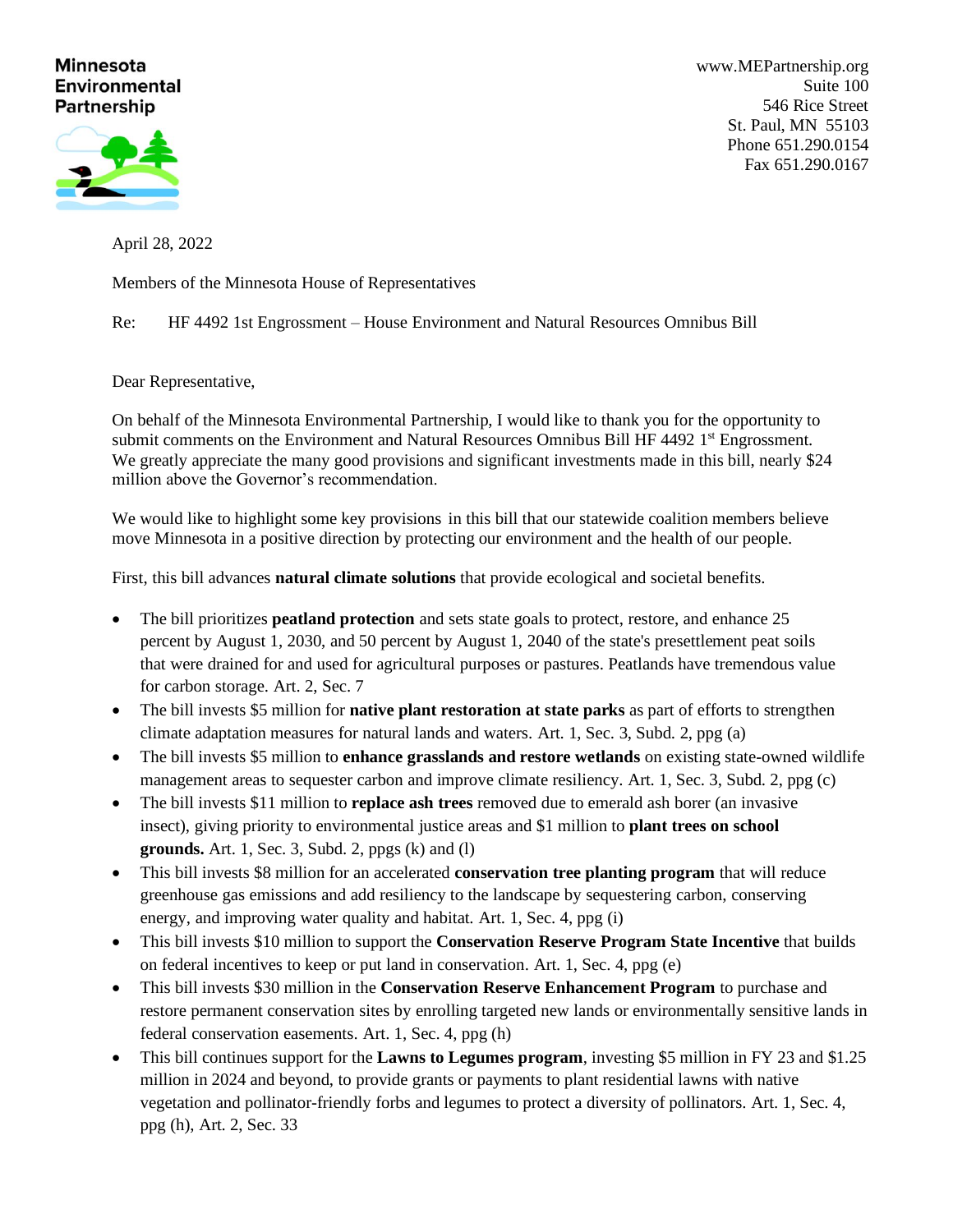• This bill invests \$5 million in the **Healthy Soil Program.** We support the creation of the soil health cost-share program and a state-wide soil-healthy farming goal of at least 30 percent of Minnesota farmland utilizing cover crops, perennial crops, no-till or managed rotational grazing by 2030. This would have many positive benefits, including boosting farm income, building soil health, preventing or minimizing erosion and runoff, retaining and cleaning water, sequestering carbon, supporting pollinators, and increasing farm resiliency. Art. 2, Sec. 34 & 36

Second, this bill **promotes composting** and the reduction of waste.

- This bill invests \$5 million to establish a **multifamily building composting pilot program** to award grants to increase composting of food wastes by residents in multifamily buildings. Art. 2, Sec. 48
- This bill protects the quality of compost by setting **standards for labeling compostable products** (bags, food or beverage products) **and packaging**. Art. 4, Sec. 7

Third, this bill takes important steps to ensure that **environmental justice is centered** in policy solutions and appropriations.

- This bill provides \$50,000 to conduct a critical **St. Louis River TMDL study** that will determine the mercury reductions needed for lakes and rivers in the St. Louis River watershed to meet the water quality standard for mercury and support the healthy consumption of fish. This study will help protect children and communities who are most vulnerable to mercury exposure and respect the cultural and economic importance of fishing in the watershed and tribal treaty rights. Art. 1, Sec. 2, ppg (f)
- This bill makes critical investments for implementation of **environmental justice, cumulative impact analysis, and demographic analysis requirements in permitting decisions**. This includes \$9.08 million from the general fund in FY 23, and additional funding from the environmental fund in future years. Members of the Minnesota Environmental Partnership have expressed support for legislation that prioritizes environmental justice communities in Minnesota, accurately defines environmental justice and where environmental justice areas are located, collects thorough information on local environmental health conditions, and considers the cumulative environmental and health impacts of pollution in permitting decisions. We strongly encourage meaningful consultation of communities of color, Indigenous communities, and low-income communities who are overburdened by pollution as this bill moves forward so that those most impacted by pollution can actively participate in identifying and advancing solutions to address environmental injustice. Article 2, sections 55, 56, 61-63, 66, & 68
- This bill prioritizes the health of Minnesotans, especially those who are most vulnerable to pollution, by investing \$5 million for development of a **statewide air quality monitoring program**, and \$540,000 to purchase **air monitoring devices** to measure pollutants in ambient air and place these devices in environmental justice areas. Art. 1, Sec. 2, Subd. 2, ppgs (o) and (p)
- This bill invests \$2.335 million to **replace residential lead service lines**. MEP strongly supports immediate action to mitigate and ultimately eliminate the risk of lead exposure through home drinking water in Minnesota through grants for residential lead service line replacements. Lead exposure disproportionately impacts Black, brown, and Indigenous Minnesotans, children, people with disabilities, and people with low incomes. Getting the lead out is crucial to advancing justice for all people. We commend the program's targeted delivery to populations who face the most severe risks of lead exposure. Art. 1, Sec. 6, ppg (d), Art. 2, Sec. 76-78
- This bill **restricts cadmium and lead in certain consumer products** and includes \$74,000 in FY 23 and continuing in the base budget for compliance monitoring and testing of lead and cadmium in consumer products. Art. 2, Sec. 73